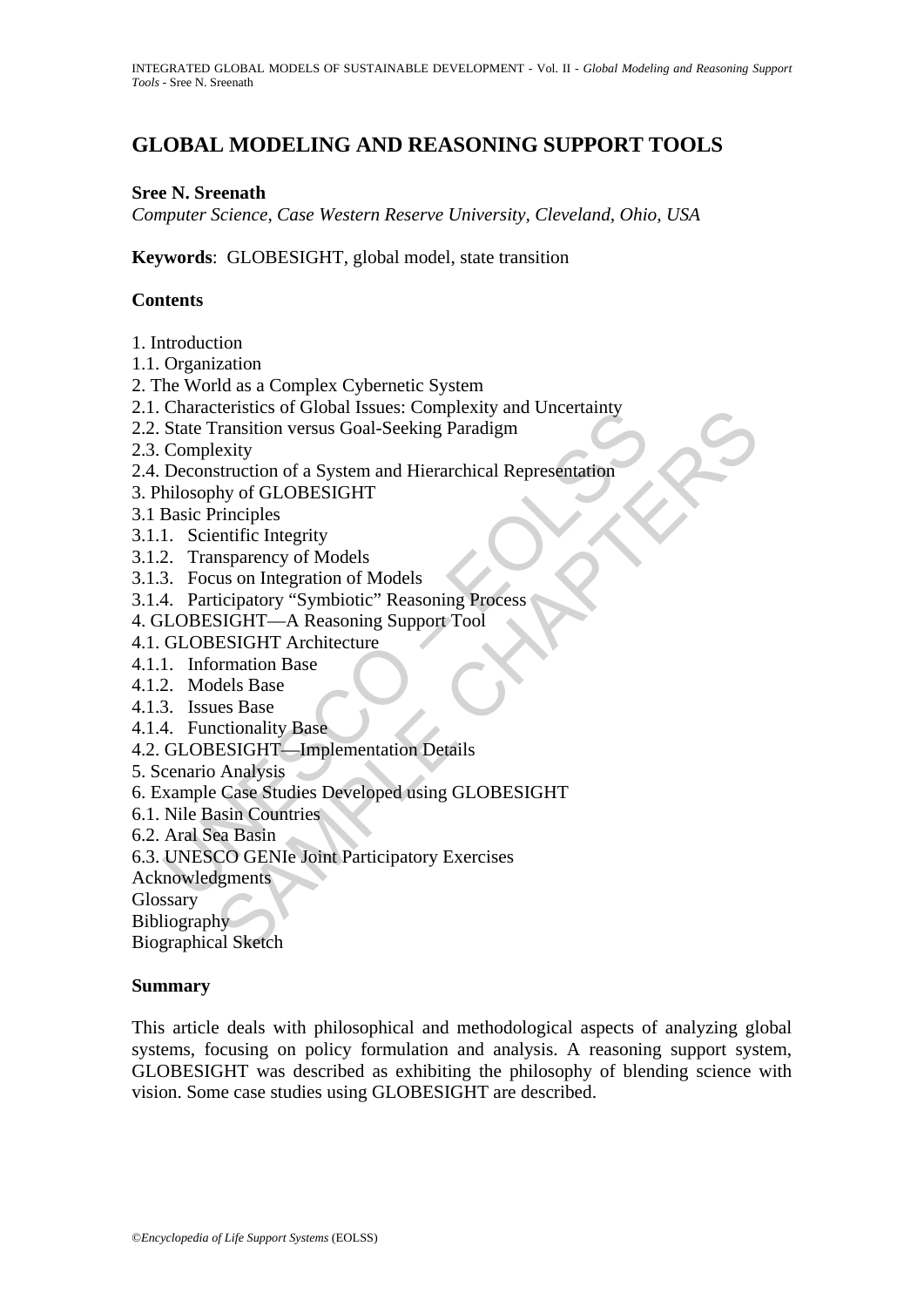### **1. Introduction**

Globalization is an undeniable aspect of present and future development. Accounting for such a phenomenon in the formulation and analysis of policy at the local (state/province and national), regional, and even global levels requires an understanding of the interrelationships among various social, political, environmental and technological aspects. It has been obviously recognized by many that such development should be sustainable. It has also been recognized that mankind has embarked on an unprecedented experiment with nature, and some of the undesirable effects of development has been at the cost of the environment. An often mistaken notion is that human and environment are different.

A gnawing problem is the lack of understanding of various phenomena and forces that shape the future of the globe. This becomes particularly important when formulating policies for the future. More often than not future policies are made based on political and economic consideration with little or no effort to consider science. A good example is the policy (or lack of it) to combat the perceived threat of global warming, the decline in biodiversity, improper use or overuse of water, and so on.

Issues that are of concern to humankind are what we define as *Global Issues*. One way of classifying global issues is the following:

- (a) Sustenance of Global Commons: climate, oceans, Arctic, Antarctic, and so on.
- (b) Stewardships of Global Resources: oil, tropical forests, food, and so on.
- (c) Global Interdependence problems, population, stratification, food, financial markets, and so on.
- (d) Universal Problems: urbanization, and so on.

be the future of the globe. This becomes particularly important<br>cies for the future. More often than not future policies are made<br>economic consideration with little or no effort to consider science<br>e policy (or lack of it) future of the globe. This becomes particularly important when formula<br>the future of the globe. This becomes particularly important when formula<br>the future. More often than not future policies are made based on poli<br>inc con In this paper we discuss a methodology to understand the relationship among various entities that make up the global system under consideration for any global issue of interest. A complementary task is to describe the use of reasoning support tools to formulate policies for global issues. A precursor to the use of the tool is representation of the system—essentially through models—both conceptually and through the use of algorithms. These models when constructed properly will mimic system behavior.

## **1.2. Organization**

The next section describes the view of the world as a cybernetic system. Section 3 delineates the philosophy of our approach. Section 4 describes the reasoning support tool GLOBESIGHT. Scenario analysis and visioning is described in Section 5. Use of GLOBESIGHT in real-life case studies is described in Section 6.

### **2. The World as a Complex Cybernetic System**

### **2.1. Characteristics of Global Issues: Complexity and Uncertainty**

The global system is characterized by both complexity and uncertainty. Often these characteristics are confused with one another. For instance, a simple system defined by a single equation could be highly uncertain. On the other hand, a complex system could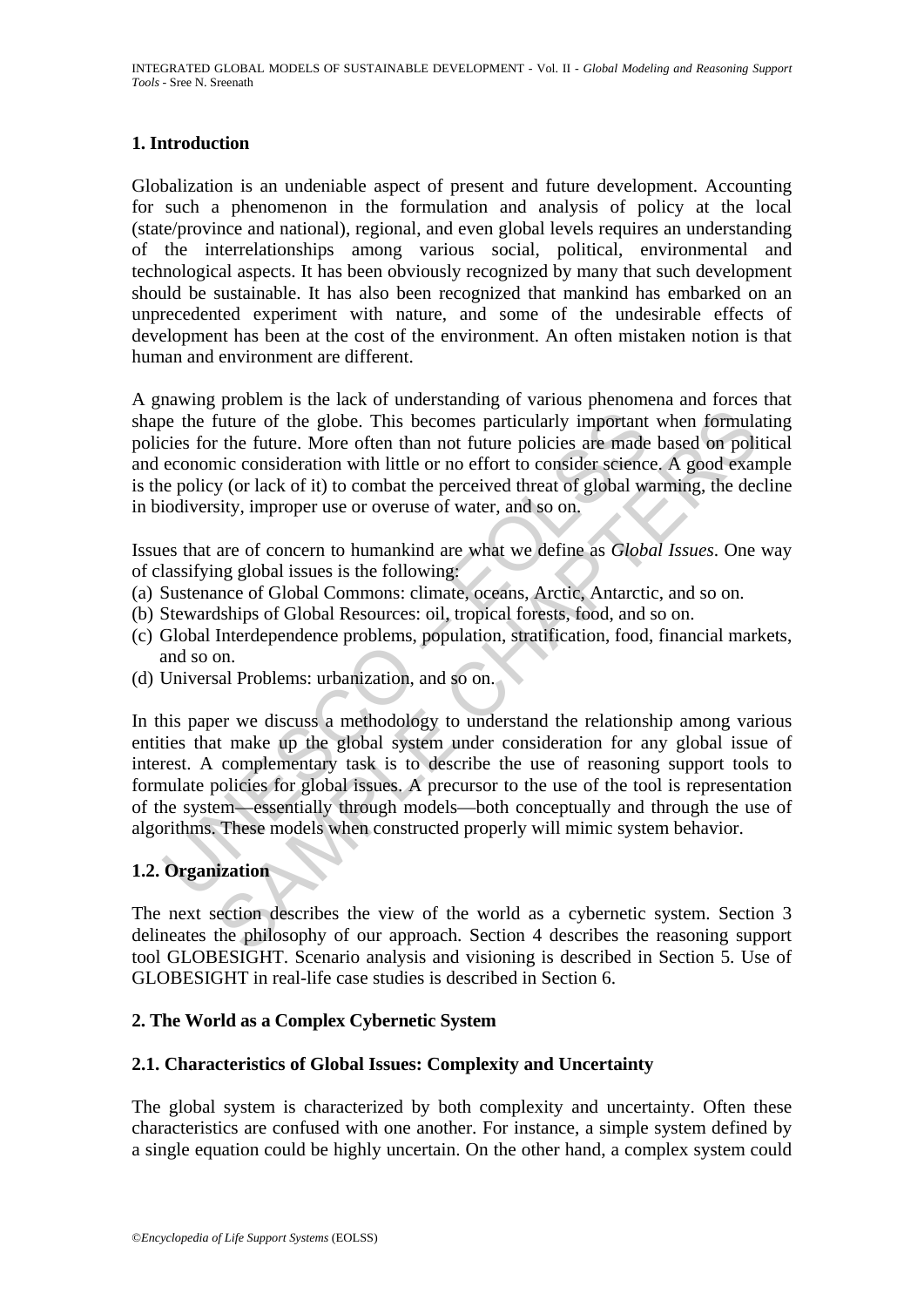be completely certain. To study global issues we require models that are representative of real phenomenon. Here we discuss the definitions and the consequent representations (models) of the complexity pertaining to global systems.

#### **2.2. State Transition versus Goal-Seeking Paradigm**

A common paradigm used for representation is the input/output or state transition paradigm. In this paradigm, which originated in the physical sciences, the evolution of the system is completely describable using the current state (or the preparation of the system thus far) and the current input. Models using this paradigm are developed in terms of differential or difference equations. Practical limitations of such models for applications in global issues are: short time horizons, inability to account for uncertainties in a satisfactory manner, and, limited "domain" of the extent of change for which the models are accurate (such as for ranges and rates of inputs, parameters, and so on).

The goal-seeking, or decisionmaking, paradigm addresses certain shortcomings of the state transition paradigm. Rooted in biology and the study of human behavior as opposed to physics, the goal-seeking paradigm is characterized by system goal or goals, and, the various procedures the system has access to, to pursue these goals. This paradigm accommodates concepts of "satisfactory human behavior" as opposed to the "optimization" view commonly used in economic theory, and explicitly accounts for uncertainty—both uncertainty under risk (usually accounted for using probability) and true uncertainty using tolerance (acceptability, survival, and so on).

### **2.3. Complexity**

the models are accurate (such as for ranges and rates of inpun).<br>
goal-seeking, or decisionmaking, paradigm addresses certain steading that the transition paradigm. Rooted in biology and the study of h<br>
broad to physics, t models are accurate (such as for ranges and rates of inputs, parameters,<br>eeking, or decisionmaking, paradigm addresses certain shortcomings of<br>ition paradigm. Rooted in biology and the study of human behavio<br>physics, the g We define a complex system to be a system that is composed of systems called subsystems. (There are other ways to describe a complex system, such as Gell-Mann's, where systems exhibiting surprise behavior such as chaos are termed complex.) Each of the subsystems could in turn be a complex system or can be represented by simple relationships. The representation each of these subsystems in their most fundamental form uses is a simple methodology to "put under one roof" a multitude of items. Two categories are used: *transformations* (mappings in formal terms, processes in mathematical terms, functors in logical terms, and so on), and *indicators* which denote the items being transformed (inputs and outputs of the transformations).

In graphical representation, transformations are shown as blocks while the indicators are shown as arrows (the so-called block diagrams, see Figures 14 and 15). One way of understanding complexity is by the process we call "deconstruction" or multilevel approach and consequent hierarchical representation.

#### **2.4. Deconstruction of a System and Hierarchical Representation**

An example of hierarchical representation of a complex system that can be deconstructed into subsystems is given in Figure 1. Starting at the top left hand corner and proceeding counterclockwise, a gradual deconstruction process is given. A simple representation of the globe in the top left hand corner divides it into living (biosphere)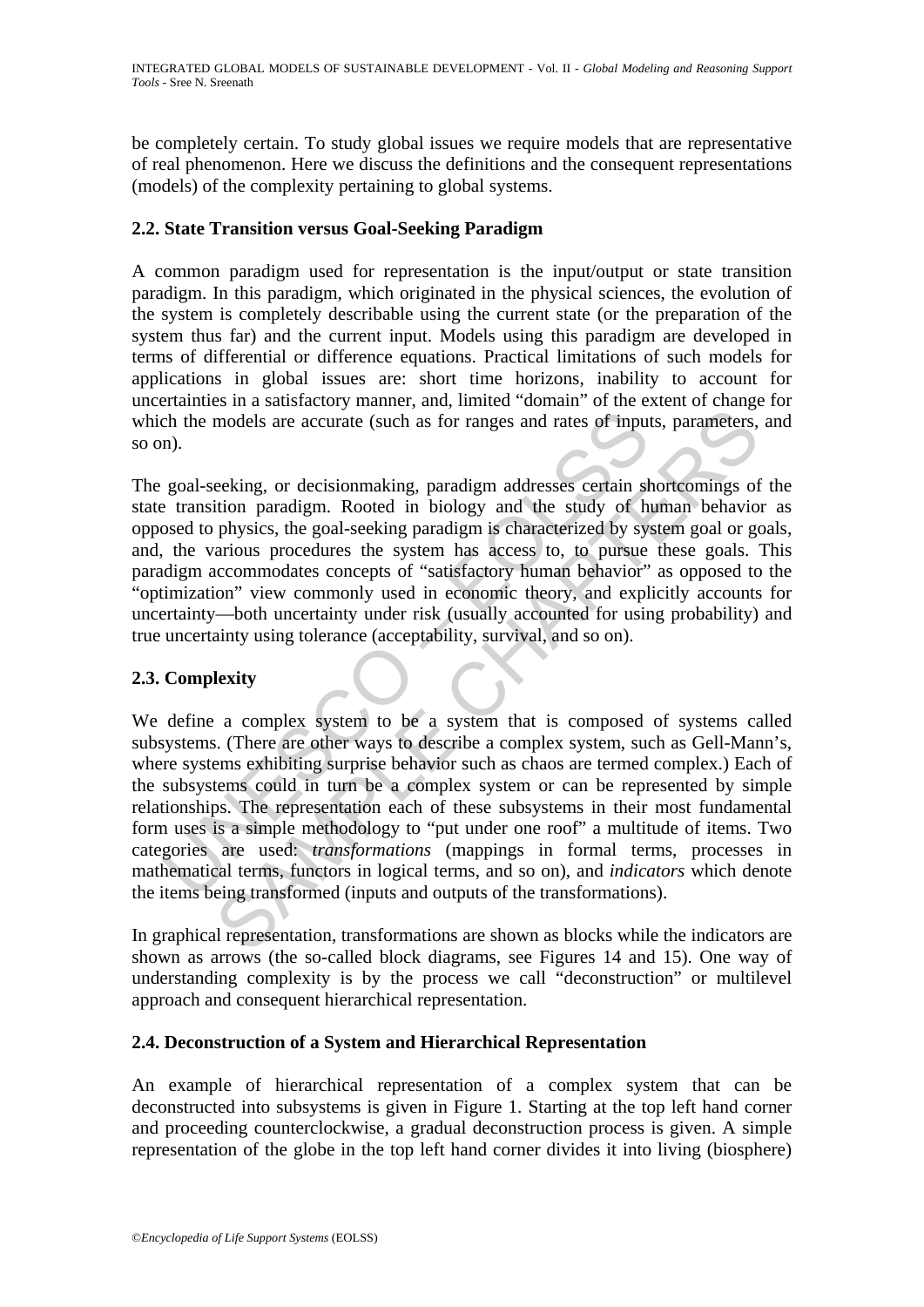and nonliving spheres. Below this is the representation wherein the biosphere is further divided into the nonhuman species sphere and the nonliving sphere. Together this is called the nature sphere. In the final representation in the right hand portion of Figure 1 the human sphere is further deconstructed into representation with hierarchies. In general the subsystems at the top in a hierarchical representation provide constraints through the downward directed arrows, whereas the upward arrows from the subsystems at the lower levels provide performance specification to their upper level. A more explicit and detailed hierarchical representation of the globe with focus on water studies is given in Figure 2. Other examples of such hierarchical stratification are given in Figure 3.



Figure 1. Deconstruction of the global system



Figure 2. A more detailed representation of the global system with focus on water studies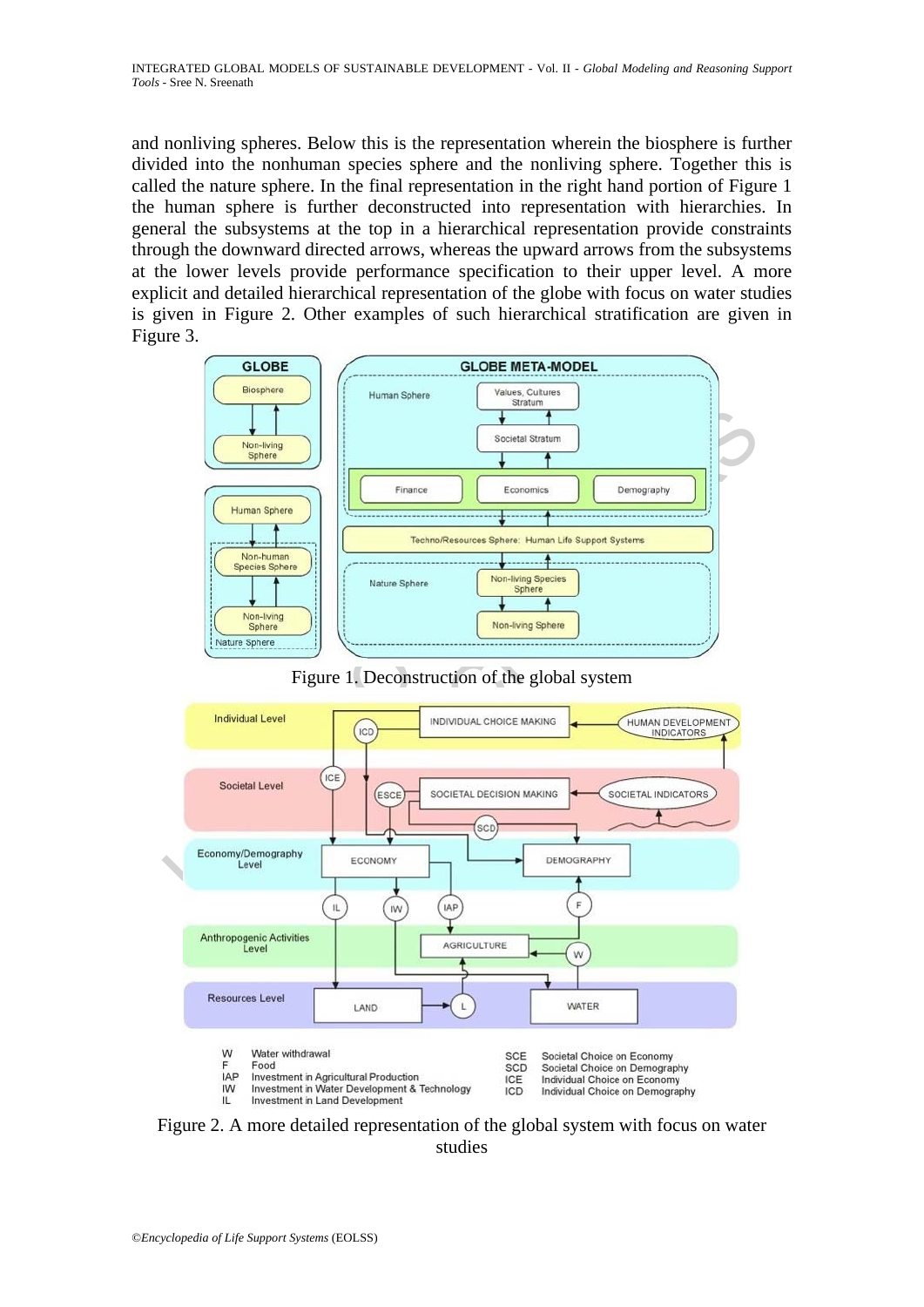INTEGRATED GLOBAL MODELS OF SUSTAINABLE DEVELOPMENT - Vol. II - *Global Modeling and Reasoning Support Tools* - Sree N. Sreenath



Figure 3. Other examples of hierarchical representation

# TO ACCESS ALL THE **20 PAGES** OF THIS CHAPTER, Visit: http://www.eolss.net/Eolss-sampleAllChapter.aspx

#### **Bibliography**

- - -

Bremer S. ed. (1987). *The GLOBUS Model: Computer Simulation of Worldwide Political and Economic Development*. Boulder, CO: Westview. [This is a textbook on The GLOBUS Model.]

Gell-Mann M. (1994). *The Quark and The Jaguar.* New York: W.H. Freeman.[This book describes implications of The Quark and The Jaguar.]

Mayor F. (1995). International Meeting of Science Editors.

Mesarovic M.D., McGinnis D.L. and West D.A. (1996). Cybernetics of Global Change: Human Dimension and Managing of Complexity. *MOST Policy Paper 3*. Paris: UNESCO. [This paper discusses Cybernetics of Global Change: Human Dimension and Managing of Complexity.]

Simon H. (1976). *Models of Man*. New York: John Wiley. [This book introduces Models of Man].

Soros G. (1987). *Alchemy of Finance*. New York: Simon & Schuster. [This book introduces Alchemy of Finance.]

Sreenath N. (1990). *Systems Representation of Climate Change Models*. Springer. [This book deals with Climate Change Models from the viewpoint of systems engineering.]

Sreenath N., Vali A. and Susiarjo G. (2001). Implications of Policy Initiatives in Nile Basin Countries. *Water International Journal of the Int. Water Research Association*. [This article deals with Implications of Policy Initiatives in Nile Basin Countries.]

UNESCO (1998). Integrated Assessment of the Long-Term Development Prospects for River Basins. (Proceedings of a UNESCO Workshop Integrated Assessment of the Long-Term Development Prospects for River Basins, Cairo, Egypt, October 11–13, 1998).